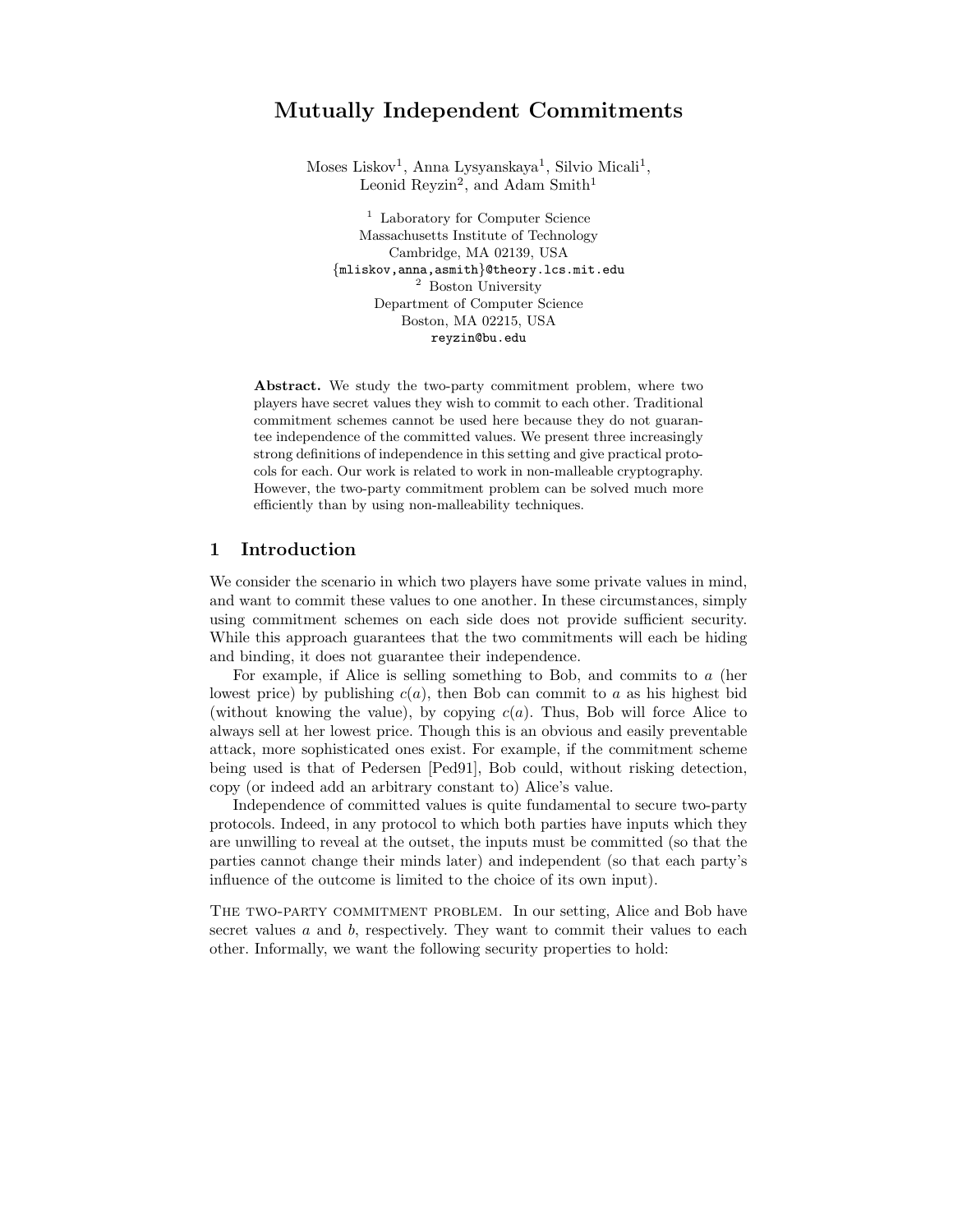- Hiding: A dishonest party cannot discover the honest party's value.
- $-$  Binding: A dishonest party cannot open his or her commitment in more than one way.
- Non-correlation: A dishonest party cannot commit to a value that is in some significant way correlated to the honest party's value.

We formalize the last property in three increasingly stronger definitions.

- $-$  Mutually independent announcement: Non-correlation is guaranteed given that the parties open their commitments.
- Mutually independent commitment: Non-correlation is guaranteed once the commitments are exchanged and accepted.
- Mutually independent and aware commitment: Each party is guaranteed to know his or her own value once the commitments are exchanged and accepted. This property, combined with the hiding property of the commitment, actually guarantees non-correlation.

We also give practical protocols that satisfy these definitions. Specifically, we give a two-round<sup>1</sup> mutually independent announcement protocol based on the existence of one-way permutations. We give two mutually independent commitment protocols: a two-round protocol based on the assumption that subexponentially hard one-way permutations exist, and a three-round protocol based on the assumption that dense cryptosystems exist. Finally, we give a seven-round mutually independent and aware commitment protocol based on the discrete logarithm assumption. With the exception of an eleven-round mutually independent and aware protocol we present to elucidate the definitions, all the protocols we present are efficient enough to be useful in practice.

#### 1.1 Mutual Independence Versus Other Notions

Mutually independent commitments provide a new approach to an important cryptographic problem: how ensure that secret and committed values are independent. This problem has been addressed before in other settings.

Independence in the Multi-party Setting. In protocols involving more than two parties, it has long been recognized that independence of committed values is fundamental to the very notion of security: a player who can correlate his input to those of other players (without necessarilly knowing them) may be able to change the outcome of the protocol in his favor. In that setting, the problem of independence was introduced by Chor, Goldwasser, Micali and Awerbuch [CGMA85], who solved it using verifiable secret-sharing protocols.

<sup>1</sup> The round complexity we refer to is the number of rounds required for the commit stage of the protocols. All the protocols we present have one-round reveal stages, except the mutually independent announcement protocol, which has a two-round reveal stage.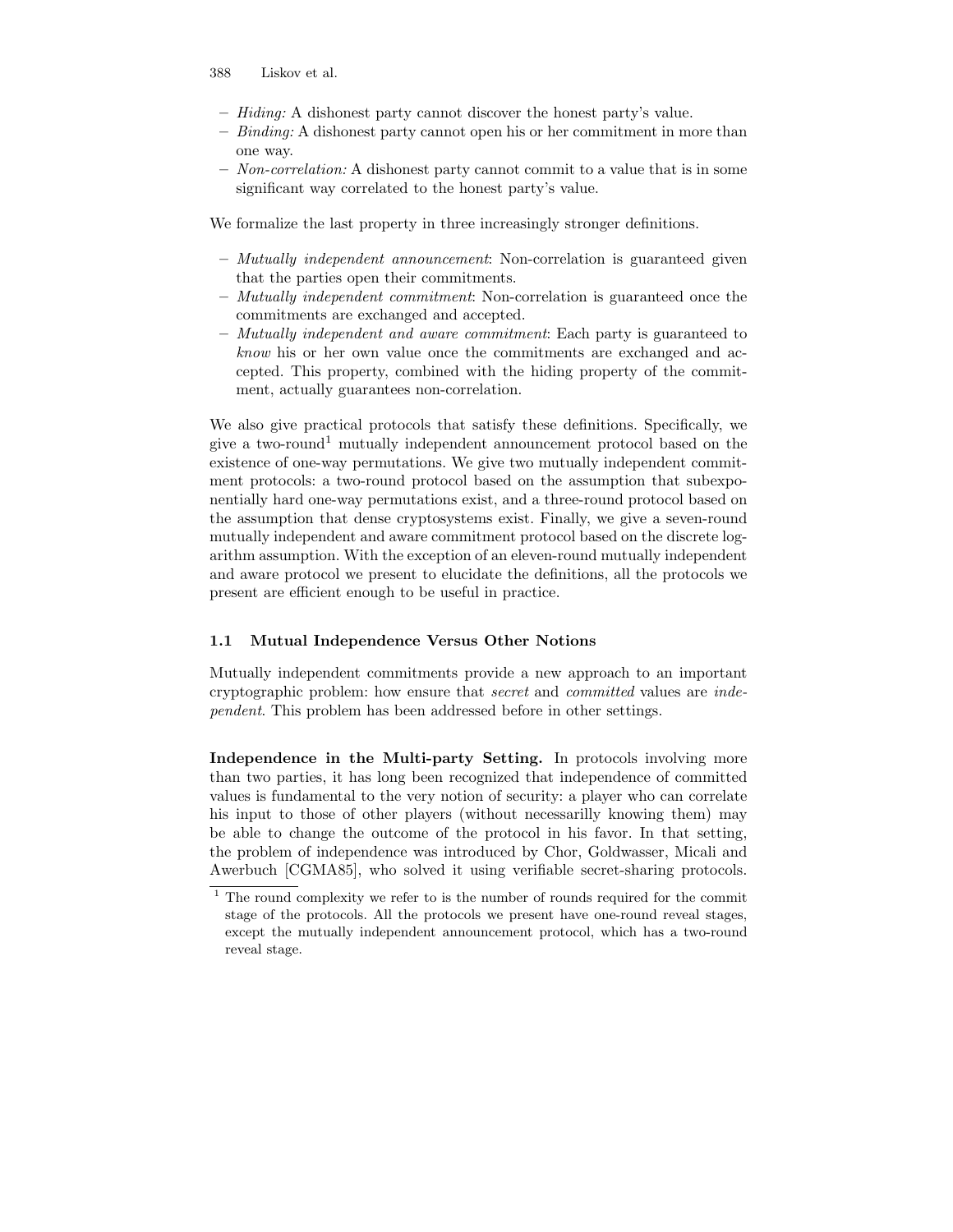Subsequent impovements to their solution were made by Chor and Rabin [CR87] and by Gennaro [Gen95].

Our two-party setting, while similar to the multi-party setting at first glance, is actually quite different: the multi-party protocols assume that a majority of players are honest. This allows "committed information" to actually be distributed among multiple players. Because we have only two players, we cannot assume an honest majority without trivializing the problem. Thus, each player in our setting will have all the committed information from the other player.

Non-malleability of Commitment Schemes. It has also long been recognized that the hiding property of a commitment scheme (carried out between two parties, a sender and a receiver) does not prevent an adversary from committing to a value related to someone else's commitment. In the two-party commitment setting, the notion of non-malleability was introduced to address this problem.

Defined by Dolev, Dwork and Naor [DDN00], non-malleability for commitment schemes captures the following intuitive notion: if Alice commits a value to Bob, and Bob commits a value to Charlie (using the same commitment scheme), then Bob's committed value should be independent of Alice's. Thus, this is a setting with two honest parties (Alice and Charlie) who are unaware of each other, and one adversary (Bob). Because Alice and Charlie are unaware of each other, Bob can arbitrarily vary the timing of the two interactions in which he is involved. This, in particular, implies that Bob can always just copy Alice's committed value by simply being a "transparent intermediary." Copying committed values is, in fact, explicitly permitted in the definiton of [DDN00].

In our setting there are three crucial differences. First, Alice and Charlie are, in a sense, the same person. (This, in particular, prevents Bob from arbitrarily scheduling the exections of the two commitment protocols and thus copying the committed value.) Second, we are not restricted to using the same commitment scheme for the two commitments. Finally, either party in our setting can be the adversary, and independence needs to be ensured both ways.

While, as we describe in the next section, non-malleable commitment schemes may be used to provide mutually independent commitments, the mutually independent commitment problem can be solved more efficiently in other ways.

#### 1.2 Relevance of Prior Solutions

As we pointed out above, solutions in the multiparty setting seem inapplicable to our setting, because they assume an honest majority of players. Non-malleable commitments, on the other hand, can address our problem.

In fact, any commitment protocol non-malleable with respect to commitment (i.e., in which non-malleability is assured even if the adversary never sees Alice's decommitted value) can be used to provide mutually independent commitments: simply run two copies of the protocol in parallel, one from Alice to Bob and the other from Bob to Alice. Either party can detect if the other is copying the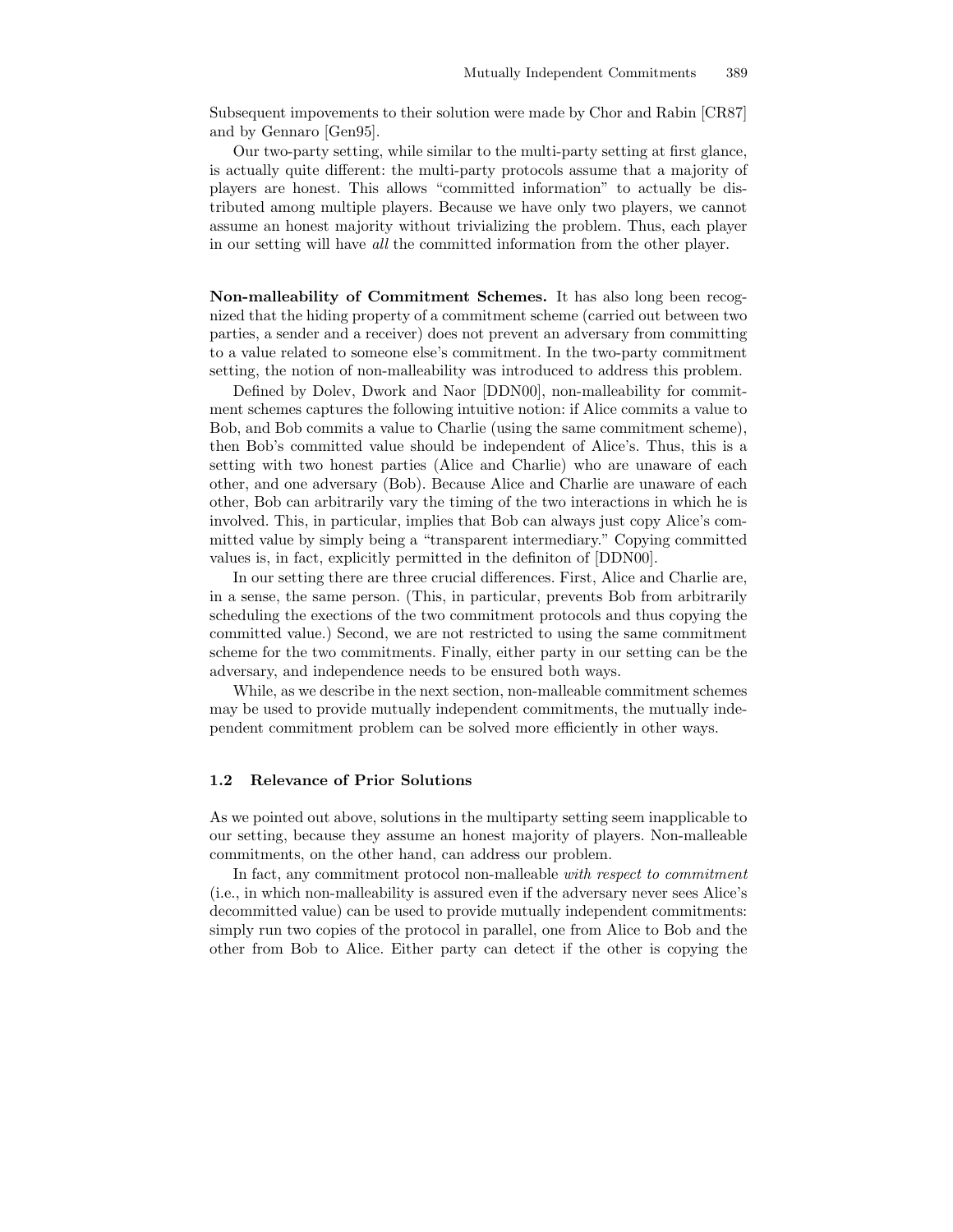transcript, and thus prevent it from copying the commitment 2 . However, only one non-malleable commitment protocol is known that does not require extra set-up assumptions: the one of [DDN00]. It is quite impractical, requiring a nonconstant number of rounds (it will, however, achieve mutually independent and aware commitments in our setting). In contrast, we present simple constantround protocols that solve the problem.

A number of much simpler non-malleable commitment schemes (constructed using either non-malleable encryption [DDN00,CS98,Sah99] or directly [DIO98,FF00,DKOS01,CF01]) are known, all requiring trusted public file to be set up ahead of time. Because we are interested in a two-party scenario, we are unwilling to assume the existence of trusted public parameters.

Moreover, some of the above commitment schemes [DIO98,FF00,DKOS01] achieve only a weaker security notion called non-malleability with respect to opening. That is, it may be possible for Bob to commit to a value related to Alice's, but he won't know how to open it. Using such a protocol in our setting will achieve mutually independent announcement, but not necessarily commitment (in particular, some of the schemes are perfectly hiding, and then it is unclear how the committed value can be defined prior to opening).

#### 1.3 Applicability of Mutually Independent Commitments

The protocols we present are for the two-party model. We intend our notions to be useful as essential building blocks in secure two-party computation protocols.

As we have discussed, the question of mutual independence also naturally arises in the multi-party setting, and has been previously studied. By focusing on the two-party case exlusively, we obtain protocols that are more efficient and conceptually simpler. Applicability of our techniques in other settings is a subject of further study.

## 2 Definitions

#### 2.1 Notation

NEGLIGIBLE FUNCTIONS. The expression  $negl(k)$  is used to denote any function f that is negligible in k; that is, for any positive polynomial q,  $f(k) = o(1/q(k)).$ 

PROBABILITY .<sup>3</sup> If S is a probability space, then " $x \leftarrow S$ " denotes assigning to  $x$  an element randomly selected according to  $S$ . If  $F$  is a finite set, then the notation " $x \leftarrow F$ " denotes the algorithm that chooses x uniformly from F.

 $2$  The original definition of [DDN00] did not prevent Bob from copying the committed value while not copying the transcript. However, any non-malleable commitment scheme can be modified to preclude this possibilty [KOS], thus leaving Bob only one way to copy the commitment: by copying the transcript exactly.

<sup>3</sup> This notation closely follows that of [BDMP91] and [GMR88].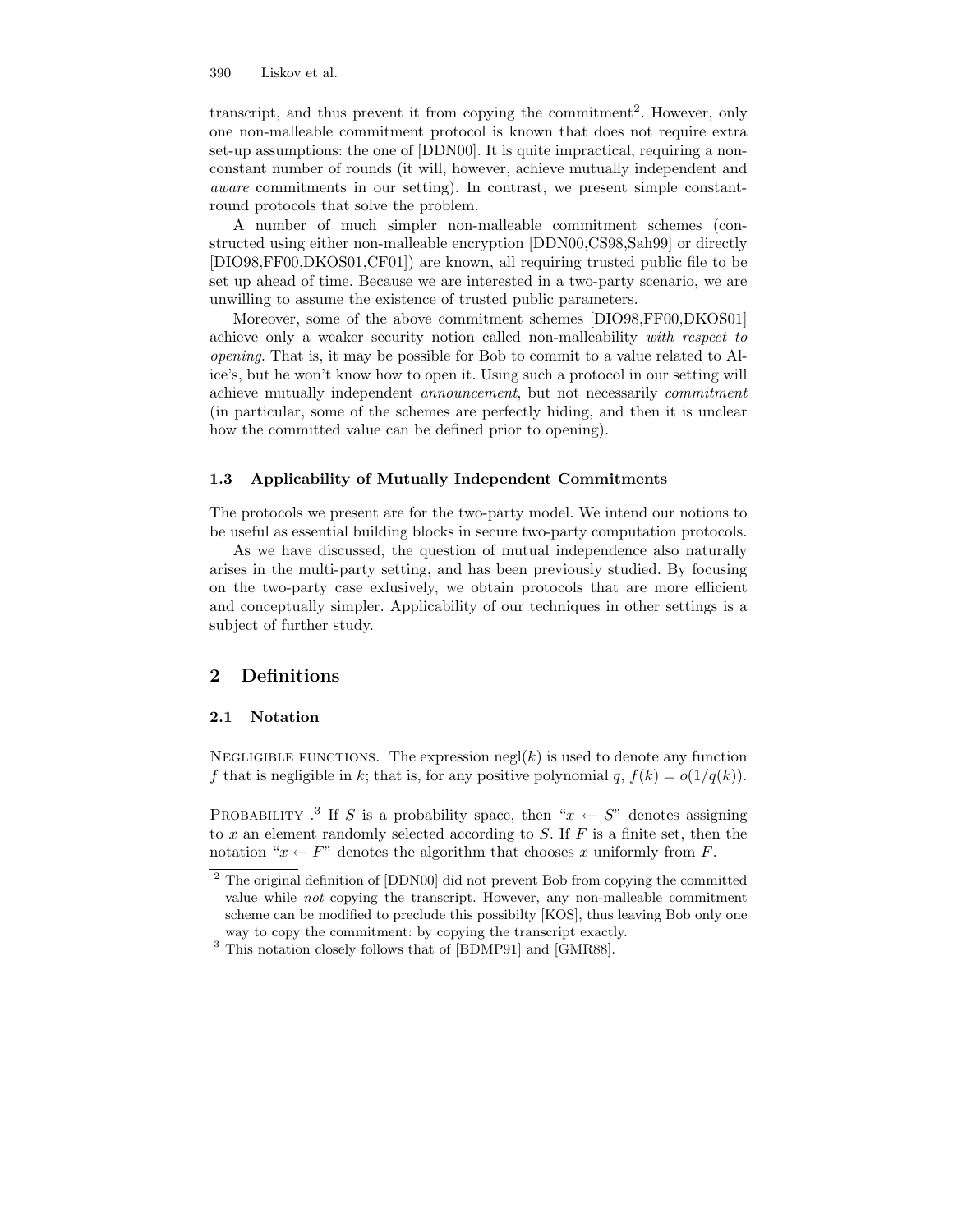If p is a predicate, the notation  $Pr[x \leftarrow S; y \leftarrow T; \cdots : p(x, y, \cdots)]$  denotes the probability that  $p(x, y, \dots)$  will be true after the ordered execution of the algorithms  $x \leftarrow S$ ;  $y \leftarrow T$ ;  $\cdots$ . The notation  $[x \leftarrow S; y \leftarrow T; \cdots : (x, y, \cdots)]$  denotes the probability space over  $\{(x, y, \dots)\}\$ generated by the ordered execution of the algorithms  $x \leftarrow S, y \leftarrow T, \cdots$ .

PROTOCOLS. The schemes discussed in this paper are protocols  $P = (A, B)$  run between two parties,  $A$  and  $B$ . Both  $A$  and  $B$  are probabilistic polynomial-time interactive Turing machines (ppITMs). Given (1) a *security parameter*  $1<sup>k</sup>$ , which is available to both parties; (2) inputs  $(a, b)$ , where a is private to A and b is private to B; and (3) random tapes  $(r_A, r_B)$ , where  $r_A$  is private to A and  $r_B$  is private to  $B$ , protocol  $P$  computes in a sequence of rounds, alternating between A-rounds and B-rounds. In an A-round (respectively, B-round) only A (only B) is active and sends a string that will become an available input to  $B$  (to  $A$ ) in the next  $B$ -round (A-round). We will divide  $P$  into two stages: the *commit* stage  $P_C = (A_C, B_C)$ , and the reveal stage  $P_R = (A_R, B_R)$  (state information for A and B is saved between the stages). At the end of the commit stage,  $A_C$  and  $B_C$ will each output "accept" or "reject." At the end of the reveal stage,  $A_R$  will output the value  $\beta$  that B revealed to it, which is a string or a special symbol "reject", and  $B_R$  will similarly output the value  $\alpha$ . For notational convenience, we will assume that if the output of the commit stage is "reject," then so is the output of the reveal stage—i.e., if a party did not accept the commitment, it will not accept its revealing, either. The terms "output of  $A$ " and "output of  $B$ " shall mean "output of  $A_R$ " and "output of  $B_R$ ."

We will also consider the situation in which one of the two parties is dishonest. The dishonest party, denoted by  $A'$  or  $B'$ , is also a ppITM. A dishonest party can, of course, simply stop the protocol before the other party produces an output. In such a case, for notational convenience, we will consider the honest party's output to be "reject."

TRANSCRIPTS, VIEWS, AND OUTPUTS.<sup>4</sup> Letting  $E$  be an execution of a protocol  $(A, B)$  on inputs  $(1^k, a, b, r_A, r_B)$ , we make the following definitions:

- The transcript of  $E$  consists of the sequence of messages exchanged by  $A$  and B, and is denoted by  $\text{TRANS}^{A,B}(1^k, a, b, r_A, r_B)$  (for notational convenience, we will include the outputs of  $A$  and  $B$  into the transcript);
- The view of A consists of the triplet  $(1^k, a, r_A, t)$ , where t is E's transcript, and is denoted by  $\text{VIEW}_{A}^{A,B}(1^k, a, b, r_A, r_B);$
- The *output of A* is denoted by  $OUT_A^{P_A, P_B}(a, b, r_A, r_B);$
- The output and view of  $B$  are defined similarly and denoted by VIEW<sup>A,B</sup>(a, b, r<sub>A</sub>, r<sub>B</sub>) and OUT<sup>P<sub>A</sub>,P<sub>B</sub></sup>(a, b, r<sub>A</sub>, r<sub>B</sub>);
- We use the symbol  $\cdot$  in place of  $r_A$  and  $r_B$  in the above notation to denote the distribution induced on the transcripts, views and outputs when  $r_A$  or  $r_B$  is selected at random. Thus, for example, TRANS<sup> $A,B(1^k, a, b, \cdot, \cdot)$ , is a</sup>

<sup>4</sup> We borrow much of our protocol notation from [BMM99] and [GMR85].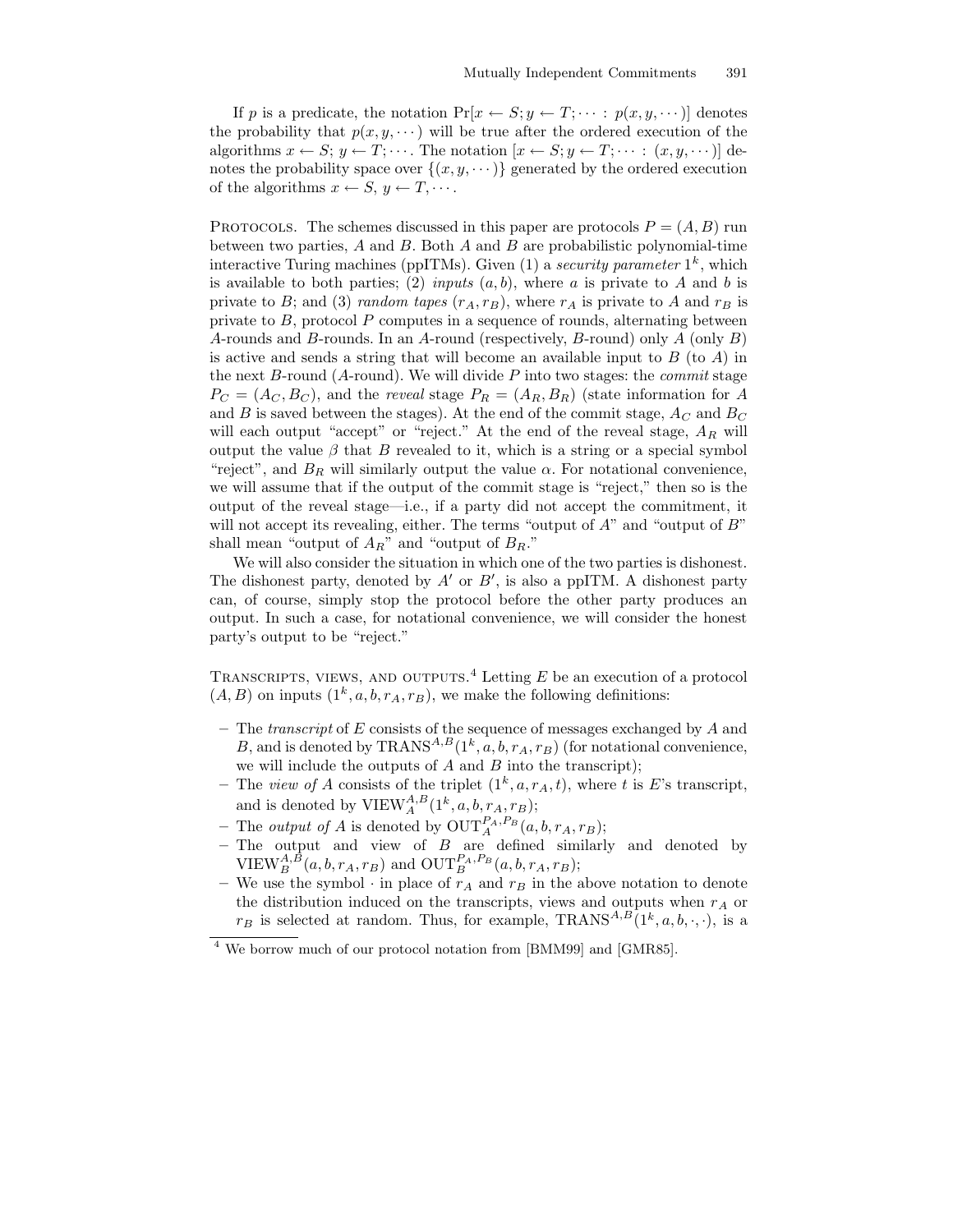probability space of transcripts, with probabilities induced by selecting  $r_A$ and  $r_B$  at random and executing  $(A, B)$  on  $(1^k, a, b, r_A, r_B)$ .

The output of each party is, of course, computed based solely on that party's view. Therefore, we denote by  $OUT_A(1^k, a, r_A, t)$  the output of A as computed on the particular view (note that  $A$  is not assumed to be interacting with anyone in this case). We use similar notation for the output of  $B$ .

Finally, we will denote the transcript for the commit stage by  $t_C$ , the transcript for the reveal stage by  $t_R$ , and the combined transcript by  $t = t_C \circ t_R$ .

#### 2.2 Mutually Independent Announcement

A protocol  $(A, B)$  is a mutually independent announcement if the following properties hold:

 $-$  A-completeness. If A and B are honest, then A can can commit and reveal her value successfully:

 $\forall a, b$  $Pr[\alpha \leftarrow OUT^{A,B}_B(1^k, a, b, \cdot, \cdot):$  $\alpha = a$ ] = 1 – negl(k)

 $- A$ -soundness. This property prevents a dishonest  $B'$  from influencing which value  $A$  commits to. That is, if the honest  $A$  is interacting with a dishonest  $B_C'$  during the commit stage and outputs "accept," then  $\widetilde{A}$  would only reveal a during the reveal stage, at least with an honest  $B_R$ .

 $\forall t_C, t_R, a, b, r_A, r_B,$  $OUT_{Ac}(1^k, a, r_A, t_C) = "accept" \wedge$  $\text{OUT}_{B_R}(1^k, b, r_B, t_C \circ t_R) = \alpha \Rightarrow$  $\alpha = a$ 

- Computational A-hiding. No adversary  $B'$ , interacting only with  $A_C$ , the commit stage of A, can break the GM-security  $[GM84]$  of A's commitments:

 $\forall (a_0, a_1) \forall B'$  $Pr[v \leftarrow \{0, 1\};$  $z \leftarrow \text{OUT}_{B'}^{A_C, B'}(a_v, (a_0, a_1), \cdot, \cdot):$  $|z = v| < 1/2 + \text{negl}(k)$ 

– Perfect A-binding. If the commit stage  $B_C$  of B outputs "accept," then the reveal stage  $B_R$  will accept only one revealed value; moreover, this value depends only on the transcript of the reveal stage, not on the private input of B:

 $\forall t_C, b, b', r_B, r'_B, t_R, t'_R, \alpha, \alpha',$  $\text{OUT}_{B_C}(1^k, b, r_B, t_C) = \text{``accept''} \wedge$  $\text{OUT}_{B_C}(1^k, b', r'_B, t_C) = \text{``accept''} \wedge$  $\mathrm{OUT}_{B_R}(1^k, b, r_B, t_C \circ t_R) = \alpha \wedge$  $\text{OUT}_{B_R}(1^k, b', r'_B, t_C \circ t'_R) = \alpha' \Rightarrow$  $\alpha = \alpha'$ .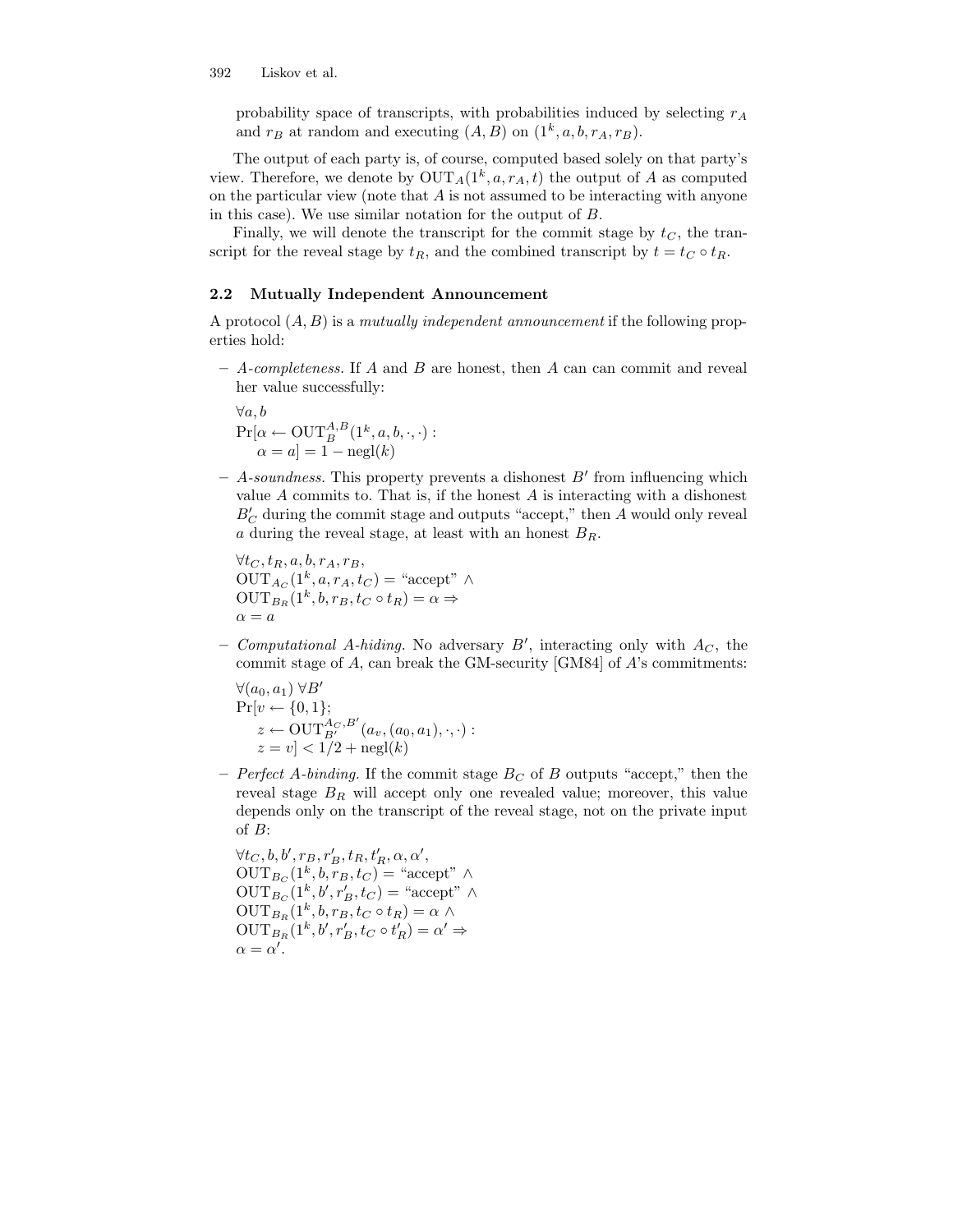$- A$ -non-correlation at opening. To define non-correlation at opening, we use techniques similar to those used in defining commitment schemes that are non-malleable with respect to opening ([DDN00,DIO98,FF00]). The definition essentially states that for any polynomial-time relation  $R$ , any adversary B' that engages in a protocol with  $A(1^k, a, r_A)$  and then opens his committed value as  $\beta$ , has no more chance of achieving  $R(a, \beta)$  than a simulator who does not engage in any interaction with A at all. Note, of course, that because we are defining non-correlation at opening (rather than at commitment),  $B'$ may already know a before revealing  $\beta$ , and thus may simply refuse to reveal depending on  $a$ . If  $B'$  refuses to reveal,  $A$  will output "reject." There is no getting around the fact that  $B'$  can correlate "reject" to  $a$ . Thus, as for nonmalleability, we explicitly require that  $R(a, \text{``reject''}) = 0$ , so that forcing A to reject is not considered correlating to a better than a simulator. We call such polynomial-time relations allowable. Note that, unlike the definitions of non-malleability, we do not require that the relation be non-reflexive—that is, our definitions do not even allow  $B'$  to copy the commitment of  $A$ .

 $\forall B' \exists S \forall$  allowable R  $\forall$  efficiently sampleable D  $Pr[a \leftarrow \mathcal{D};$  $\beta \leftarrow \text{OUT}_{A}^{A,B'}(1^k, a, -, \cdot, \cdot)$ :  $R(a, \beta) = 1$  <  $Pr[a \leftarrow \mathcal{D};$  $\beta \leftarrow S(1^k, \mathcal{D})$  :  $R(a, \beta) = 1$  + negl(k)

– B-completeness, B-soundness, computational B-binding, perfect B-binding, B-non-correlation at opening. Defined the same way as for the above, with A and B reversed.

#### 2.3 Mutually Independent Commitment

Mutually independent commitments are defined the same way as mutually independent announcements, except for the non-correlation property, which is defined as follows.

– A-non-correlation at commitment. Because our commitments are perfectly B-binding, at the end of the commit stage, there is at most one value  $\beta$  that a (dishonest)  $B'$  can reveal. Moreover, this value is determined uniquely by the transcript  $t<sub>C</sub>$  of the commit stage, provided that A outputs "accept." Let  $U_B(t_C)$  be this value, or  $\perp$  if no such value exists or if A outputs "reject" (recall that we included A's output into the transcript, by definition). Note that, by B-hiding,  $U_B(t_C)$  is not efficiently computable, at least when B is honest. A-non-correlation at commitment requires that  $U_B(t_C)$  be not correlated to a, for any polynomial-time relation  $R$ . Unlike the case for noncorrelation at opening, we do not require that  $R(a, \perp) = 0$  —that is, B' should not even be able to correlate to a the fact that no valid decommitment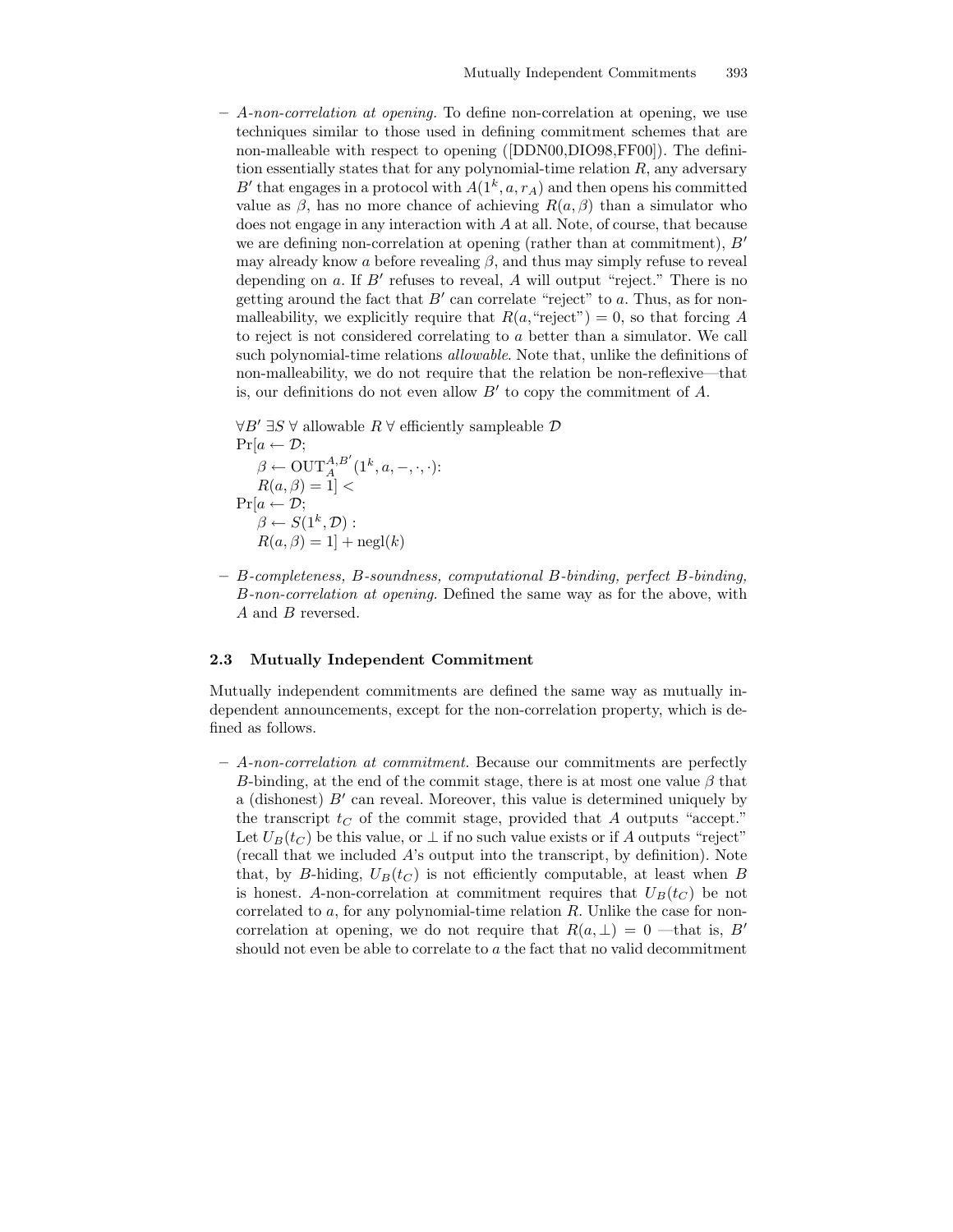exists. This stronger requirement is justified in this case, because  $B'$  does not get to see a before deciding whether a decommitment should exist.

$$
\forall B' \exists S \; \forall \text{ poly-time } R \; \forall \text{ efficiently sample } D
$$
\n
$$
\Pr[a \leftarrow \mathcal{D};
$$
\n
$$
t_C \leftarrow \text{TRANS}^{A_C, B'_C}(1^k, a, \mathcal{D}, \cdot, \cdot):
$$
\n
$$
R(a, U_B(t_C)) = 1] <
$$
\n
$$
\Pr[a \leftarrow \mathcal{D};
$$
\n
$$
\beta \leftarrow S(1^k, \mathcal{D}):
$$
\n
$$
R(a, \beta) = 1] + \text{negl}(k)
$$

– B-non-correlation at commitment. Defined similarly, with A and B reversed.

#### 2.4 Mutually Independent and Aware Commitment

In addition to the properties of mutually independent commitments defined above, we want to capture the strong notion that  $B$ , if he accepts the commitment stage, is assured that  $A$  "knows" the value she committed to. We mean "knowledge" in the sense of the existence of a knowledge extractor  $E$ , in the tradition of the definitions of a proof of knowledge [TW87,FFS88]. Note, however, that unlike proofs of knowledge, where an NP-witness  $y$  is being extracted for a predetermined statement  $x$ , in our case, no predetermined statement exists. What is being extracted—the commited-to value—is determined only by the transcript  $t_C$  of the commitment stage. Thus, our definition gives  $E$  the view of the dishonest party (which includes the transcript of the conversation), and  $E$ has to extract, given oracle access to the dishonest party, the committed value.

 $- A$ -awareness. Similarly to the definition of A-non-correlation at commitment, given a transcript  $t_C$  of the commitment stage, let  $U_A(t_C)$  be the unique value  $\alpha$  that A' can reveal, or  $\perp$  if no such value exists or if B output "reject" at the end of the commitment stage. Because the view  $V_{A_C}$  of A includes  $t_C$ , we will use  $U_A(V_{A_C'})$  to mean  $U_A(t_C)$ .

∃ $E$  ∀ $b$  ∀ $A'$  $Pr[V_{A_C'} = VIEW_{A_C'}^{A_C', B_C}(1^k, -, a, \cdot, \cdot);$  $a \leftarrow E^{A'}(V_{A'_{C}});$  $\alpha = U_A(V_{A_C'})$  :  $a = \alpha$ ] > 1 – negl(k)

 $-$  B-awareness. Defined similarly, with A and B reversed.

Note that A-awareness, combined with B-hiding, implies B-non-correlation at commitment, because we can simply use  $E$  in place of the simulator  $S$ . Therefore, aware commitments are automatically mutually independent.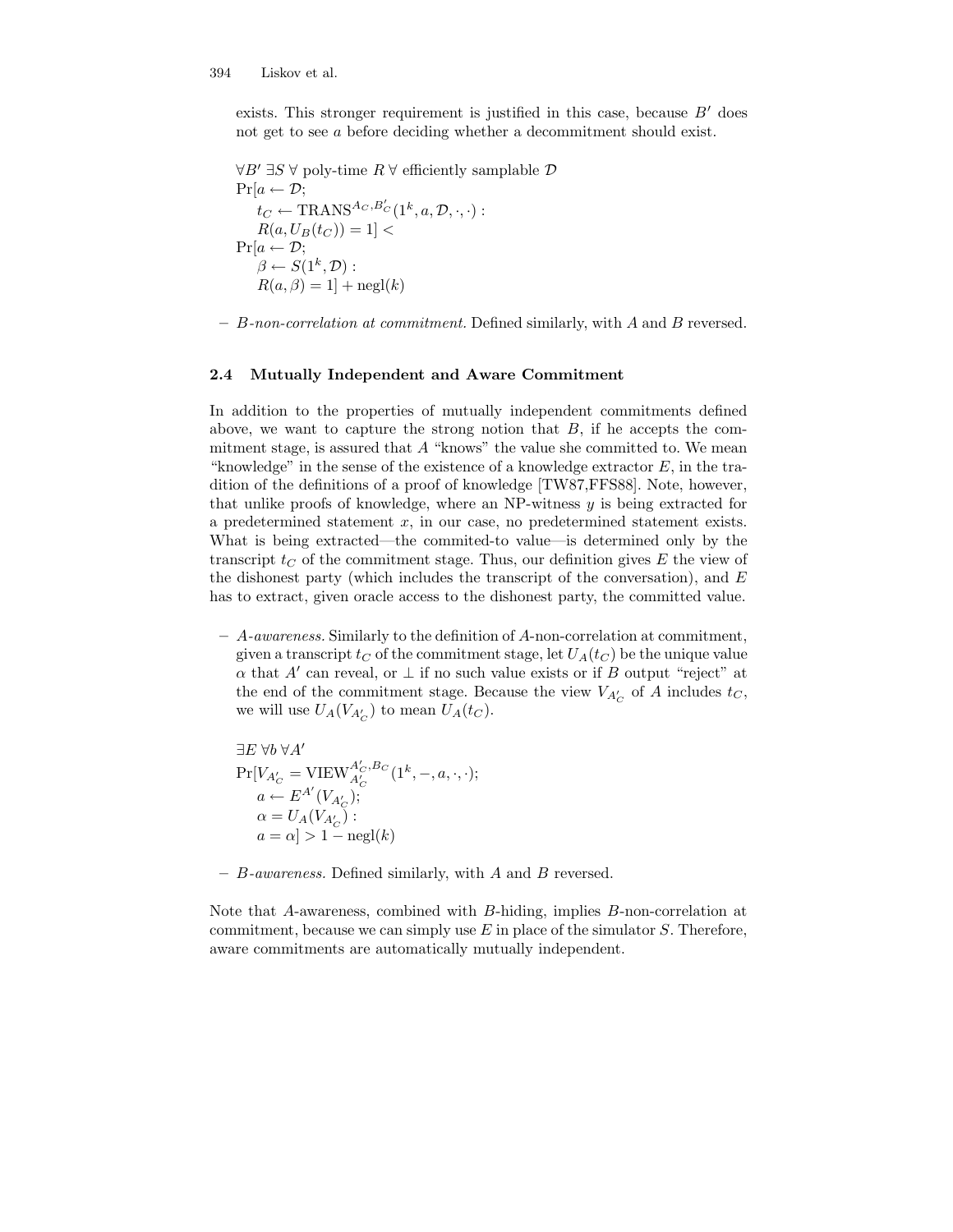## 3 Protocols

## 3.1 Mutually Independent Announcement

Theorem 1. If one-way permutations exist, then there exists a protocol for mutually independent announcements with a two-round commit stage and a tworound reveal stage<sup>5</sup>.

*Proof sketch.* The protocol is simplicity itself. Let c be a perfectly binding noninteractive commitment scheme, which can be constructed based on any one-way permutation [GL89]. The commit stage consists of two rounds:

- 1. Alice sends  $c(a)$  to Bob
- 2. Bob sends  $c(b)$  to Alice

The reveal stage likewise consists of two rounds:

- 1. Bob opens his commitment
- 2. Alice opens her commitment

The completeness, soundness, binding, and hiding properties are easy to see. It is clear that A non-correlation at opening holds, since after step 1 of the reveal stage, Bob still cannot understand Alice's commitment, so if he could correlate then he would break the hiding property of c. On the other hand, B non-correlation at opening holds, since Alice commits first. Thus, her only option is to refuse to open her commitment, which, be definition, can only hurt her chances of being correllated.  $\Box$ 

It is worth noting that while non-malleable commitments "with respect to opening" can be used for mutually independent announcement, the solution they offer is far more complex than this. This elegantly illustrates the point that the problem we solve requires less security than the problem that non-malleable commitments solve.

#### 3.2 Mutually Independent Commitment

All the remaining protocols we present have a one-round reveal stage under the imperfect synchronization assumption. That is, each player sends only one message in the reveal stage, and the order does not matter: we allow the honest players to not wait to receive a message before sending one. Note that we do not assume that the messages are actually sent simultaneously: dishonest players can always wait for receipt of a message before sending theirs.

<sup>5</sup> This protocol can be modified to be based only on one-way functions, but this requires a 3-round commit stage: we simply use the construction of Naor [Nao91] to make a commitment scheme based on one-way functions, which requires a round to set up.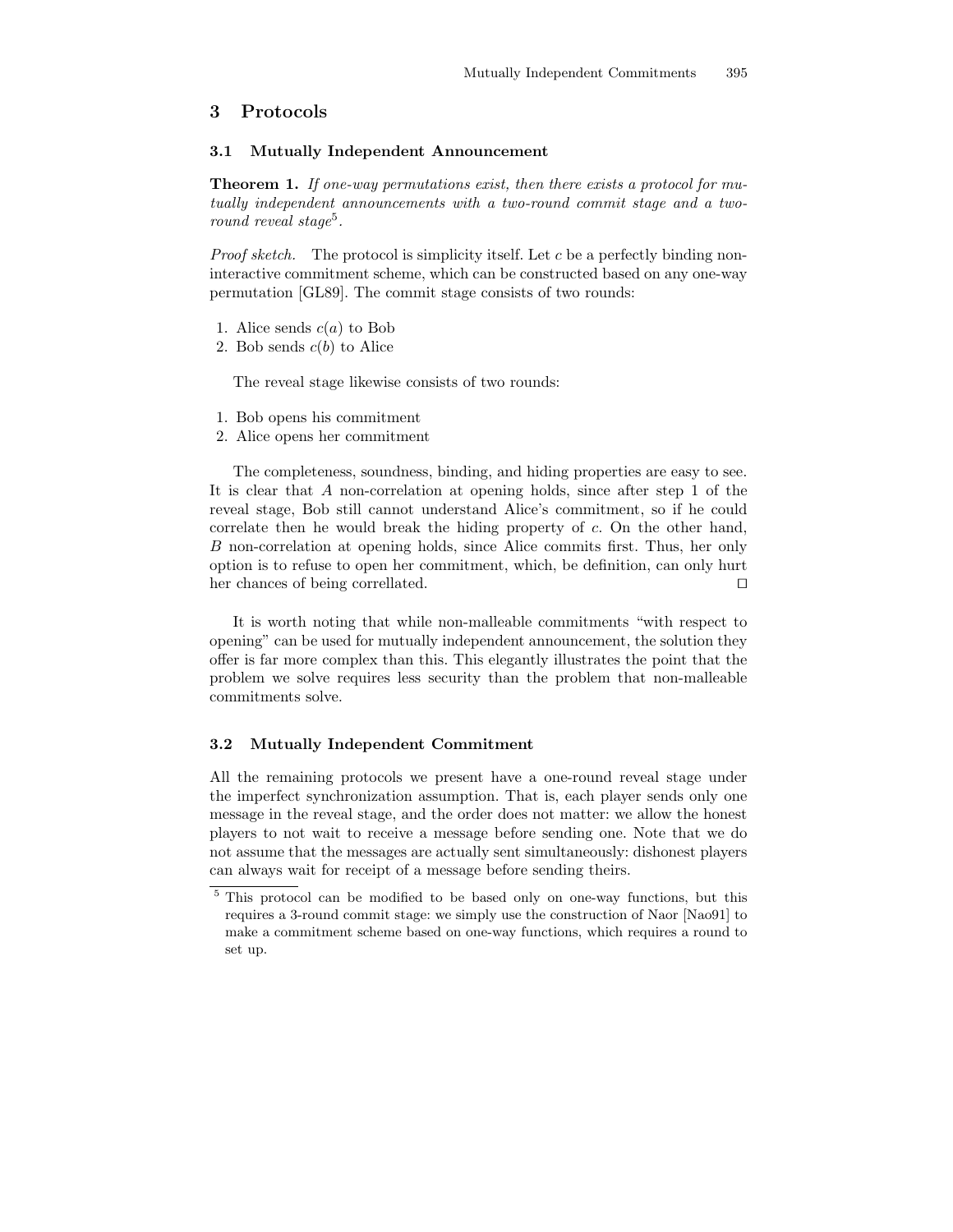#### 396 Liskov et al.

From this point on, when we refer to the number of rounds a protocol requires, we mean only the rounds in the commitment stage.

We present two protocols for mutually independent commitment: a two-round protocol based on the assumption that subexponentially hard one-way permutations exist, and a three-round protocol based on the assumption that 'dense' cryptosystems exist.

Two Round Protocol. A subexponentially hard one-way permutation is one for which there exists an  $\epsilon > 0$  such that the permutation remains one-way even against adversaries that run in time  $2^{n^{\epsilon}}$ , where *n* is the security parameter. We note that, based on the current state of the art in factoring and discrete logarithm techniques, it is reasonable to assume that both RSA and exponentiation in a large prime-order subgroup of  $Z_p^*$  are subexponentially hard one-way permutation with some  $\epsilon \leq 1/3$  (because the best known attacks against them take time  $2^{O(n^{1/3}(\log n)^{2/3})}$ ).

Theorem 2. If subexponentially hard one-way permutations exist, then there exists a two-round mutually independent commitment protocol.

*Proof sketch.* Let c be a subexponentially secure non-interactive commitment scheme: i.e., one that is semantically secure against adversaries that run in time  $2^{n^{\epsilon}}$  for some  $\epsilon > 0$ , where *n* is the security parameter (such a commitment scheme can be constructed based on subexponentially hard one-way permutations). Assume that, for security parameter  $n$ , a commitment can be forced open in time  $2^{n^{\delta}}$ , for some  $\delta > 0$  (this must be true for some  $\delta$ , because one should be able to simply enumerate all the possible decommitment strings).

Let k be the security parameter for our scheme, and  $K = k^{2\delta/\epsilon}$ . The protocol is, again, very simple:

- 1. Alice commits to a using c with security parameter  $K$ .
- 2. Bob commits to b using c with security parameter  $k$ ,

In the reveal stage, Alice and Bob reveal their values. It is clear that this scheme is complete, sound, hiding and binding. It is also clear that Alice cannot correlate her value to Bob's, since Alice is bound to her value before Bob commits to his. On the other hand, if Bob could correlate his value to Alice's, we could force open his commitment in time  $2^{k^{\delta}} = 2^{K^{\epsilon}/2}$ , and then use b to break the subexponentially strong semantic security of Alice's commitment in time  $2^{K^{\epsilon}/2}$ , which is a contradiction, because Alice's security parameter is  $K$ .

Three Round Protocol. This protocol assumes the existence of dense, perfectly faithful cryptosystems. Following  $[DP92]$ , a  $\delta$ -dense cryptosystem is defined by modifying the definition of a secure cryptosystem [GM84] as follows: first, we add the requirement that a public key generated by the key generation algorithm is distributed uniformly over  $\{0,1\}^{p(k)}$ , for some polynomial p in the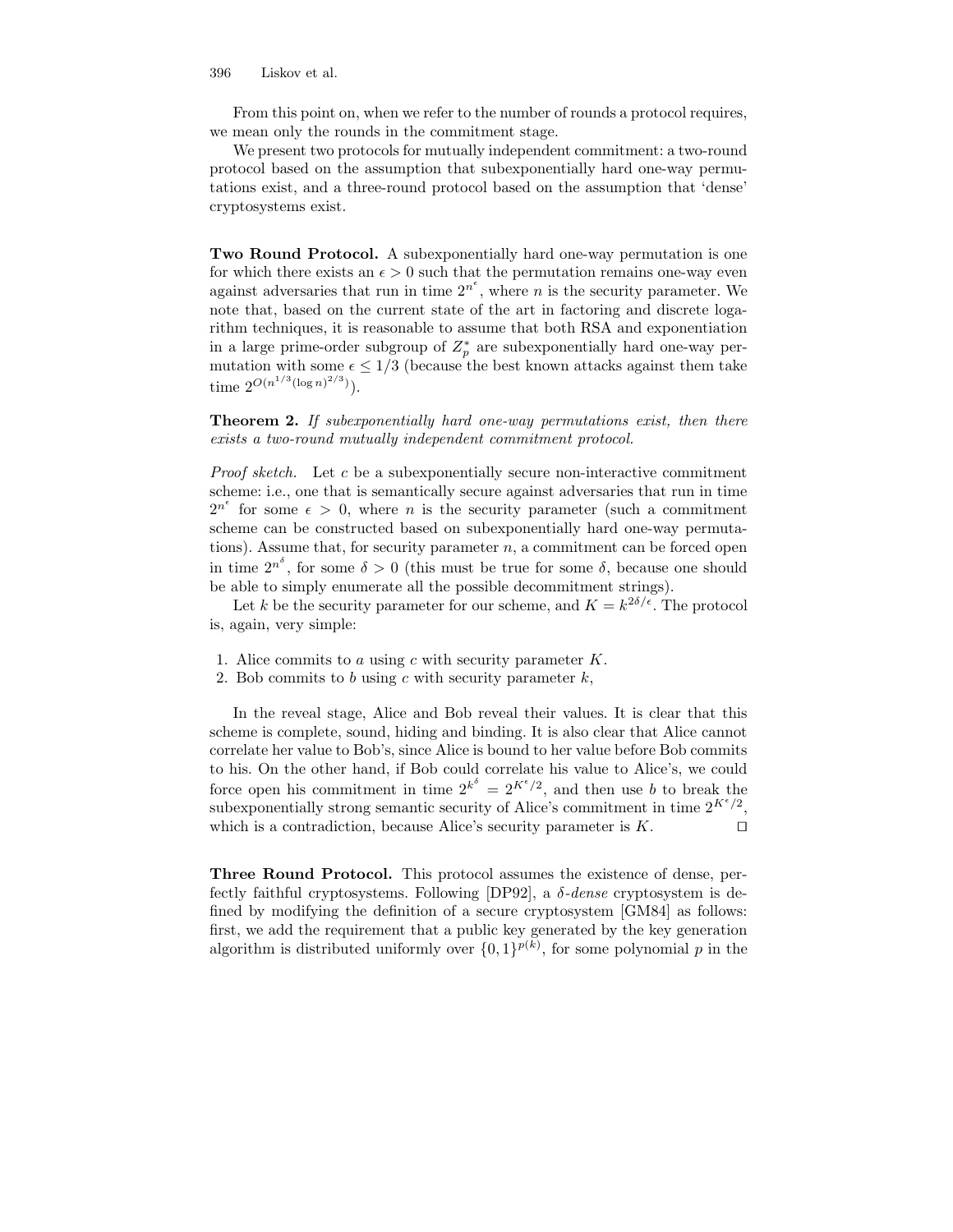security parameter k; and second we require security for only a  $\delta$ -fraction of public keys. It was observed by [DDP00] that the assumption of the existence of  $\delta$ -dense cryptosystems, for a non-negligible  $\delta$ , is equivalent to the existence of  $(1-\epsilon)$ -dense cryptosystems, for any negligible  $\epsilon$ . We will actually need the latter. They can be constructed based on the ElGamal cryptosystem, for example.

Theorem 3. If dense cryptosystems exist, then there exists a three-round mutually independent commitment scheme.

Proof sketch. Let  $\epsilon$  be a negligible function, and let  $(G, E, D)$  be a  $(1-\epsilon)$ -dense cryptosystem. Let  $p(k)$  be the length of the public key for a security parameter  $k.$  Let c be a perfectly binding non-interactive commitment scheme. The commit stage is as follows:

- 1. Alice generates a random  $p(k)$ -bit string,  $R_A$ , and sends  $c(R_A)$  to Bob.
- 2. Bob sends  $c(b)$  to Alice, and sends a random  $p(k)$  bit string  $R_B$  to Alice.
- 3. Alice computes  $PK = R_A \oplus R_B$ ,  $C = E(PK, a)$ , and sends PK, C to Bob. Note that Alice does *not* open her commitment  $c(R_A)$  at this step.

In the reveal stage, Bob opens his commitment to b, and Alice opens her commitment to  $R_A$  and reveals her value a and the random bits used to come up with C. Bob checks if  $R_A$  was revealed correctly, if PK indeed equals  $R_A \oplus R_B$ , and if the random bits were correct. If any of these checks fail, Bob rejects.

Completeness, soundness, binding, and B-hiding are easy to prove. A-hiding is proved as follows. Suppose  $B'$  is able to break the semantic security of the commitment of A. Then we will build a machine to break the semantic security of the dense cryptosystem. The machine will be given, as input, a public key PK and a ciphertext  $C$ . The machine will simulate  $A$  to  $B'$ : it will commit to a random string  $R_A$  in the first round, and receive  $c(b)$  and  $R_B$  in the second round. In the third round, it will ignore the first two rounds, and simply send the PK and  $C$  that were input to it. Note that  $B'$  should not be able to tell that  $PK \neq R_A \oplus R_B$ —otherwise, it would be violating the hiding property of  $c(R_A)$ . Therefore,  $B'$  will "behave the same way" as with the true  $A$ , and thus would break the semantic security of the ciphertext C.

A-non-correlation at commitment is simple to prove:  $B'$  has no information about a at the time it has to commit to b.

 $B$ -non-correlation at commitment is proved as follows. Suppose  $A'$  can correlate to b. Then we will build a machine  $M$  that breaks the hiding property (semantic security) of  $c(R_B)$ , as follows. M receives a commitment c to some unknown value b. It will generate a key pair  $(PK', SK')$  for the encryption scheme, and run  $A'$ , simulating  $B$  to it by sending it c and a random string  $R_B$  in the second round. In the third round,  $A'$  will send PK to  $M$ . M will compute  $R = \text{PK} \oplus R_B$  (note that, if A' computed PK faithfully, then  $R = R_A$ ), and  $R'_B = \overline{PK'} \oplus \overline{R}$ . M will then rewind  $A'$  to the end of the first round, run it again, this time sending c and  $R'_B$  to A'. If A' again computes the public key faithfully, then it will encrypt a with PK', for which M knows the corresponding secret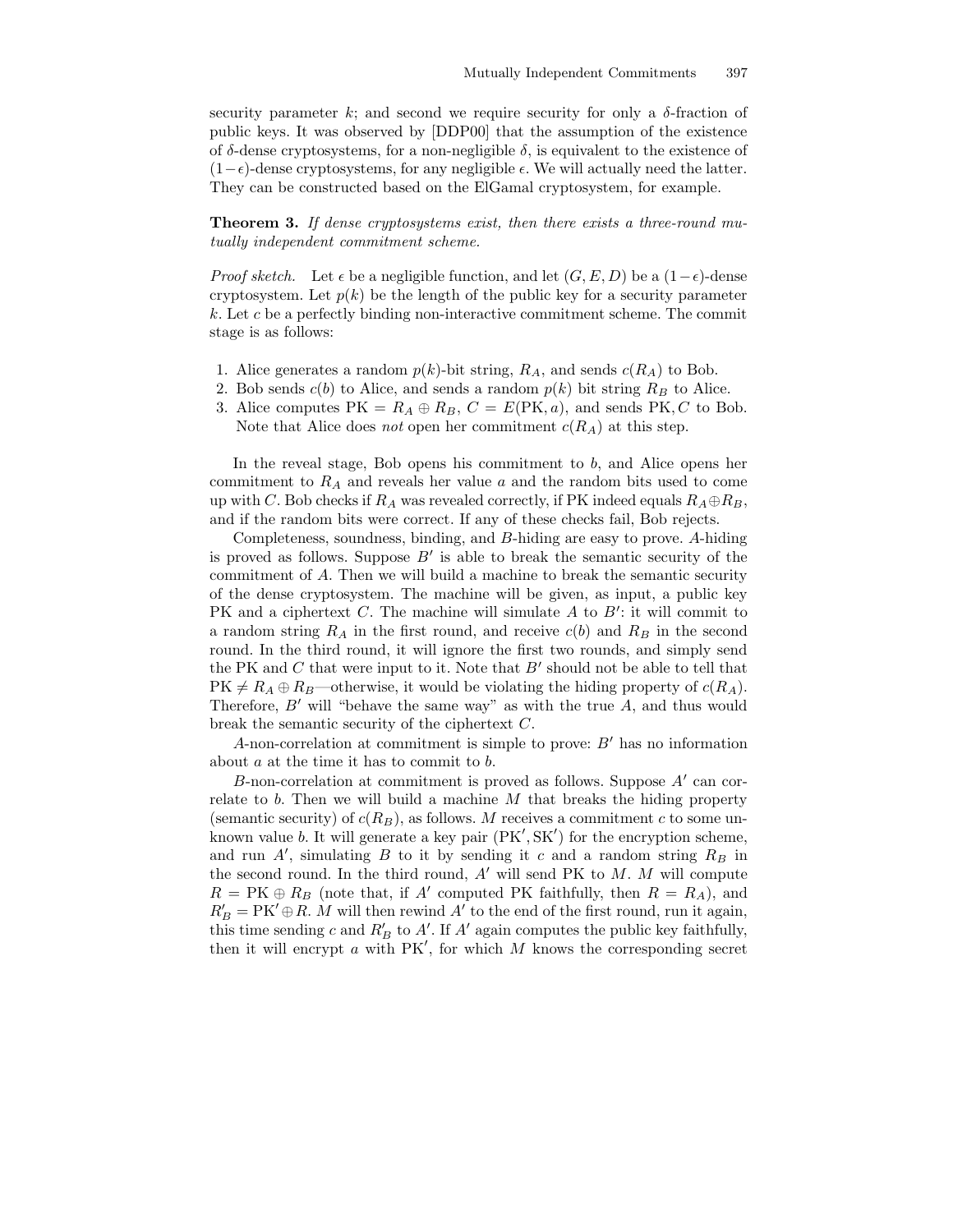key SK'. This will allow  $M$  to recover  $a$ , which is correlated to the unknown committed value b, and thus will allow  $M$  to break the semantic security of  $c$ .

Of course, when  $M$  runs  $A'$  in this manner and  $A'$  does not compute the public key faithfully, then  $M$  will fail. However, if  $A'$  computes the public key faithfully with only a negligible probability, then the commitment of  $A'$  is invalid with all but a negligible probability, so  $A'$  is not correlating to b any better than a simulator who just outputs  $\perp$  all the time. If, on the other hand, A' computes the public key faithfully with probability better than negligible, then  $M$  will break the semantic security of c with probability better than negligible, as well.  $\Box$ 

#### 3.3 Mutually Independent and Aware Commitment

We present two protocols for mutually independent and aware commitment. The first protocol, previously known in the folklore, uses non-interactive perfectly binding commitments and general zero-knowledge arguments of knowledge (arguments, as opposed to proofs, are sound only if the prover is computationally bounded, which suffices for our case). Specifically, to minimize the number of rounds, we use the 5-round protocol of [FS89], which is based on one-way permutations.

This protocol is not practical, because it uses general zero-knowledge proofs of NP statements. We present it here for didactic purposes: it clearly illustrates the notion of mutually independent and aware commitments.

Theorem 4. If one-way permutations exist, then there exists an 11-round mutually independent and aware commitment protocol.

Proof sketch. Let c be a commitment scheme. The commit stage proceeds as follows:

- 1. Alice publishes a commitment  $c(a)$  to her value.
- 2. Bob publishes a commitment  $c(b)$  to his value.
- 3. Bob uses the [FS89] ZK argument of knowledge to prove to Alice that he knows how to open his commitment.
- 4. Alice uses the [FS89] ZK argument of knowledge to prove to Bob that she knows how to open her commitment.

This takes eleven rounds, since Bob can send  $c(b)$  and the first round of his proof in the same message.

It is easy to show that this protocol is complete, binding, and sound. If it is not (say) A-hiding, then whatever  $B'$  breaks A-hiding can break the commitment scheme, because the zero-knowledge argument of knowledge can be simulated. Awareness follows simply by using the extractor for the proof of knowledge.  $\square$ 

The second protocol is much more efficient than the first. It requires just seven rounds, each of which takes only a few modular exponentiations. It relies on the hardness of discrete logarithms. In its simplest version, it assumes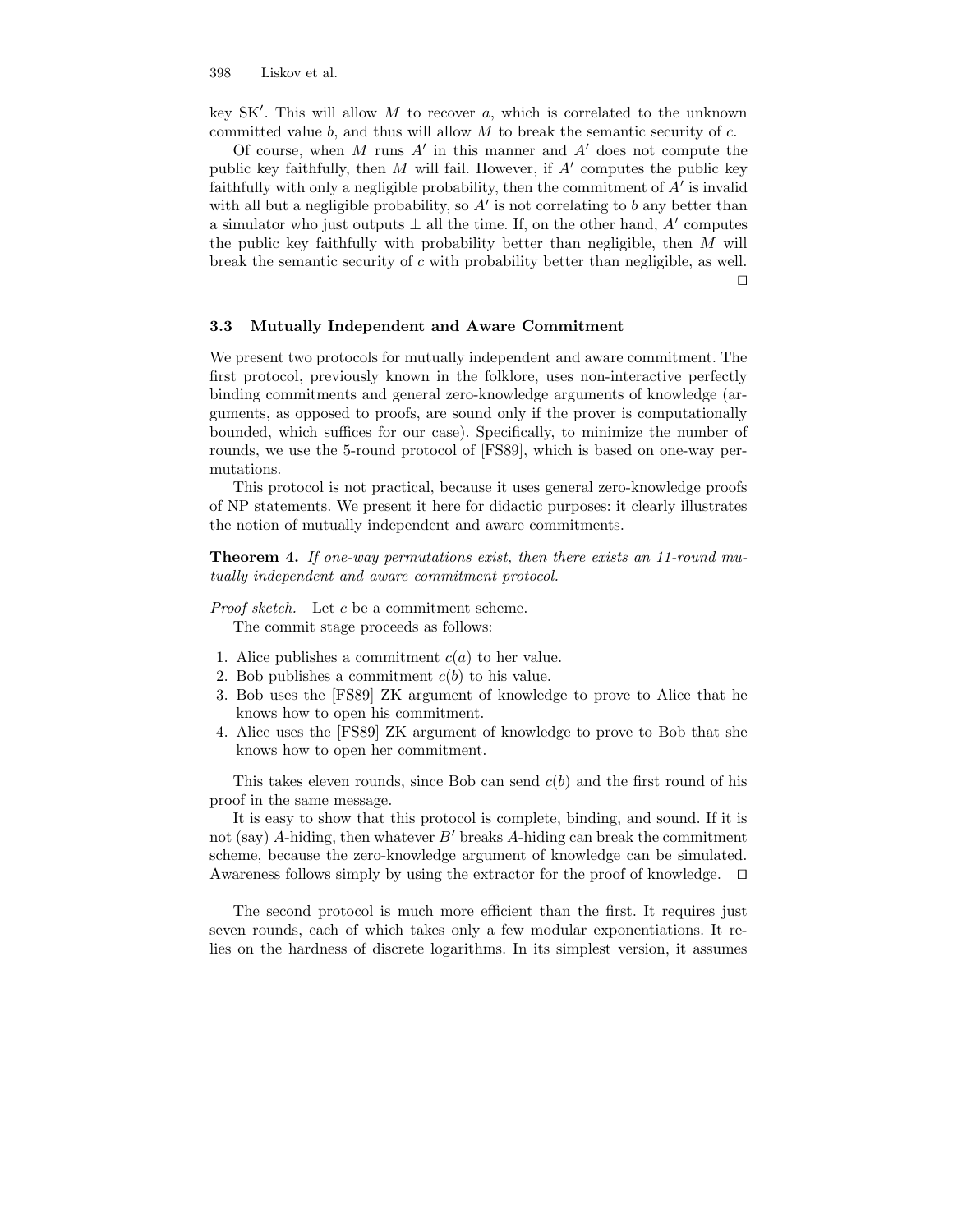that there exists an easily indexable sequence of "safe" primes and generators  $(p_1, g_1), (p_2, g_2), \ldots, (p_k, g_k), \ldots$ , one pair for every value of the security parameter k, such that  $p_i = 2q_i + 1$  (where  $q_i$  is a prime),  $g_i$  is a generator of the subgroup of order  $q_i$  in  $Z_{p_i}^*$ , and discrete logarithm is hard in that subgroup.<sup>6</sup> To simplify notation, we will assume the security parmater  $k$  is fixed, and will simply use  $p, q, g$  in place of  $p_k, q_k, g_k$  when describing our protocol.

With a loss of efficiency, our protocol can be modified to be based on general assumptions rather than the hardness of discrete logarithms.

Theorem 5. Assuming the hardness of discrete logarithms, there exists a sevenround mutually independent and aware commitment scheme.

Proof sketch. For clarity, we will present our protocol for commitments to single-bit messages first, and then explain how it can modified for longer messages. Let H be a hardcore predicate for discrete log (in particular, [BM84] prove that the sign of the exponent minus  $(p-1)/2$  is hardcore).

Let C denote a perfectly hiding trapdoor commitment scheme based on the discrete logarithm assumption. To be specific, we use the scheme of Pedersen [Ped91], in which one has two bases (generators), g and  $h = g^{\alpha}$ , and commits to a value v by publishing  $g^v h^r$ , for a random r. The scheme is binding because decommitting in two different ways allows one to find  $\alpha$ . On the other hand, the scheme is trapdoor because knowing  $\alpha$  allows one to decommit to any  $v'$ .

The commit stage of our protocol proceeds as follows.

- 1. Alice randomly generates an element  $g_a$  of order q and  $\alpha \in Z_q$ , and computes  $h_a = g_a^{\alpha}$ . She sends  $(g_a, h_a)$  to Bob, to be used by him as bases for the Pedersen commitment scheme.
- 2. (a) Bob likewise generates  $g_b$ ,  $\beta$  and  $h_b$ , which he sends to Alice to be used by her as bases for the Pedersen commitment scheme.
	- (b) Bob generates  $k_b, k'_b$  $b<sub>b</sub>$  such that  $H(k_b) \oplus H(k_b)$  $b<sub>b</sub>(b) = b$ , and sends  $g<sup>k<sub>b</sub></sup>$  and  $g<sup>k'<sub>b</sub></sup>$ to Alice.
	- (c) Bob generates a random  $r_b \in Z_q$ , computes  $g^{r_b}$ , and then commits to  $g^{r_b}$  using Pedersen commitments with bases  $g_a$  and  $h_a$ . He sends the resulting commitment  $C_a(g^{r_b})$  to Alice.
- 3. (a) Alice generates  $k_a$  and  $k'_a$  such that  $H(k_a) \oplus H(k'_a) = a$ , and sends  $g^{k_a}, g^{k'_a}$  to Bob.
	- (b) Alice generates a random  $r_a$ , and, just like Bob, commits to  $g^{r_a}$  using Pedersen commitments with bases  $g_b$  and  $h_b$ . She sends the resulting commitment  $C_b(g^{r_a})$  to Bob.
	- (c) Alice generates and sends to Bob a random  $c_a \in Z_q$ .
- 4. (a) Bob generates and sends to Alice a random  $c_b$  in  $Z_q$ .

(b) Bob decommits  $g^{r_b}$  from  $C_a(g^{r_b})$  and sends the decommitment to Alice.

 $6$  This assumption can be relaxed by having the parties provide the parameters to each other; moreover, we do not need primes of the form  $2q_i + 1$ ; primes of the form  $k_iq_i + 1$ , for sufficiently long prime  $q_i$ , would suffice. For the sake of clarity, however, we do not present our protocol that way.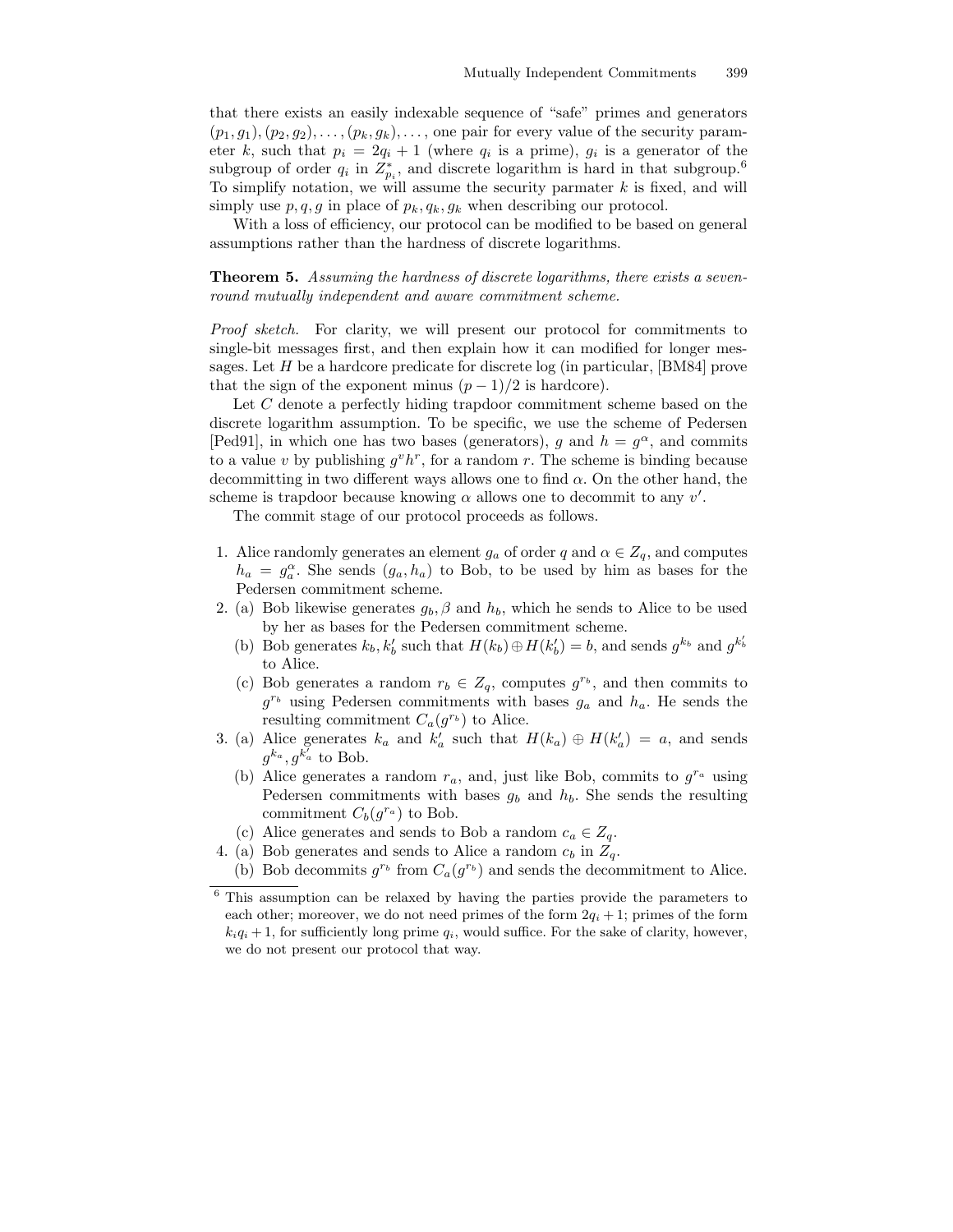- (c) Bob computes  $d_b = c_a k_b + r_b$ , and sends  $d_b$  to Alice.
- 5. (a) Alice checks the decommitment of  $g^{r_b}$  and verifies that  $g^{d_b} = (g^{k_b})^{c_a} g^{r_b}$ . If the checks fail, she outputs "reject" and stops.
	- (b) Alice decommits  $g^{r_a}$  from  $C_b(g^{r_a})$  and sends the decommitment to Bob.
	- (c) Alice computes  $d_a = c_b k_a + r_a$ , and sends  $d_a$  to Bob.
	- (d) Alice sends  $\alpha$  to Bob.
- 6. (a) Bob checks the decommitment of  $g^{r_a}$  and verifies that  $g_a^d = (g^{k_a})^{c_b} g^{r_a}$ . If the checks fails, he outputs "reject" and stops.
	- (b) Bob also checks that  $g_a^{\alpha} = h_a$ . If not, he outputs "reject" and stops.
	- $(c)$  Bob sends  $k'_l$  $\beta$  and  $\beta$  to Alice.
- 7. (a) Alice checks that  $g_b^{\beta} = h_b$ . If not, she outputs "reject" and stops.
	- (b) Alice checks  $k_l$  $b<sub>b</sub>$  received from Bob against  $g<sup>k'<sub>b</sub></sup>$  that was sent to her in step 2. If they do not agree, she outputs "reject" and stops. Otherwise, she outputs "accept."
	- (c) Alice sends  $k'_a$  to Bob.
- 8. Bob checks  $k'_a$  against  $g^{k'_a}$  that was sent to him in Step 3. If the agree, he outputs "accept." Otherwise, he outputs "reject."

In the reveal stage, Alice reveals  $k_a$  and Bob reveals  $k_b$ . The value a is then calculated as  $H(k_a) \oplus H(k'_a)$ . b is calculated similarly.

INTUITION. The following may help explain what is happening in this protocol with respect to Alice's commitment (Bob's commitment is, of course, similar). In step 3(a), Alice commits to her bit a by splitting it into two parts,  $k_a$  and  $k'_a$ . In steps 3(b), 4(a) and 5(c), she proves knowledge of  $k_a$  using a Schnorr [Sch89] three-round proof of knowledge for discrete logarithms. The only difference from the Schnorr proof is that the initial message of Alice's proof of knowledge is committed using the trapdoor commitment that Bob set up for Alice in step  $2(a)$ , and Alice reveals that message in step  $5(b)$ , at the end of the proof of knowledge. Bob reveals the trapdoor for the commitment scheme in step  $6(c)$ . Only after Alice gets the trapdoor does she reveal  $k_a$  in step 7(c).

The reason for not using Schnorr's proof of knowledge directly is that it is not known to be simulatable. However, if the simulator knows Bob's trapdoor, then we can simulate the proof. As we explain in detail below, Bob can refuse to reveal the trapdoor, but then the simulator does not have to reveal  $k'_a$ . (We note that the idea of revealing the trapdoor to allow the simulation to go through has been used before in a number of protocols, and seems to have first appeared in [CDM00].)

SECURITY. It should be clear that the protocol is complete, sound, and binding. Awareness is fairly easy to show: the extractor (say, for Bob) need only run the protocol through where  $c_a$  is sent by Alice, and repeatedly try substituting different challenges. If Bob ever answers two different challenges,  $k_b$  can be recovered. Then, since Bob reveals  $k_t$  $b<sub>b</sub>$  in the protocol, b can be determined.

The hiding property is a little more difficult to demonstrate. Suppose there is a  $B'$  which can find  $A$ 's secret values. There are two cases.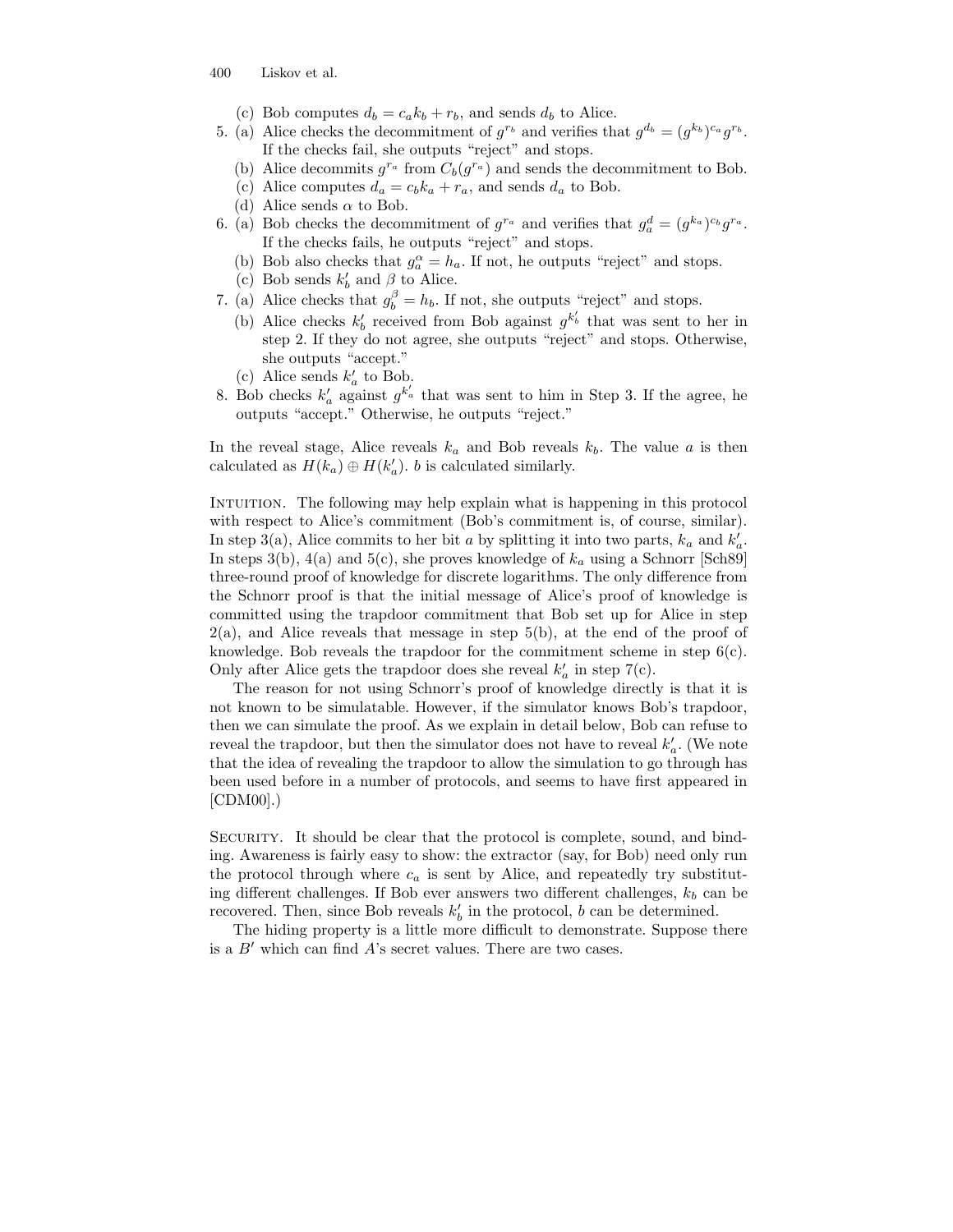case i: In this case, with a non-negligible probability, when Bob does not give the correct  $\beta$ , he still can still distinguish whether A was committing to a 0 or a 1. In this case, we can break the hard-core predicate. Suppose we are given  $z = g^x$  and we are asked to find  $H(x)$  with good probability. Then we first of all randomly choose  $k_a$  and run the protocol as Alice faithfully, except that we give z in place of  $g^{k'_a}$ . If Bob returns the correct  $\beta$  we output a coin flip. Otherwise, we get Bob's guess a and output  $a \oplus H(k'_a)$ . Note that since we either output a coin flip, or Bob doesn't return the correct  $\beta$ , we never actually reach step 7, so it doesn't matter that we don't know x.

case ii: In this case, when Bob does not give the correct  $\beta$ , he can only distinguish with negligible probability. Thus, if Bob does give  $\beta$  correctly, he must be able to distinguish. So, since he is able to distinguish with non-negligible probability, he must give  $\beta$  with non-negligible probability. Thus, we run honestly until Bob gives  $\beta$ . If it is incorrect, we output a coin flip. Otherwise, we rewind and give z in place of  $g^{k_a}$  and fake the proof of knowledge (which we can do now that we have the trapdoor.) If Bob then completes the protocol, we take his guess a and output  $a \oplus \overline{H}(k_a')$ . Otherwise, we output a coin flip. This will give us an edge in guessing the most significant bit of the discrete logarithm of z.

Longer messages. In order to extend this protocol to longer messages, there are two techniques. The first is the obvious one: run the protocol many times in parallel (though we can collapse some rounds together: for instance, only one pair  $g_a, h_a$  is needed). We can do better than this by relaxing our assumptions and assuming that the discrete logarithm problem has more hardcore bits. That is, if A's secret is n bits long and  $H_n(x)$  returns n hardcore bits x, then we simply modify the protocol so that Alice generates  $k_a$  and  $k'_a$  such that  $H_n(k_a) \oplus$  $H_n(k'_a)$  $) = a.$ 

## 4 Acknowledgements

We would like to thank the anonymous referees for their detailed comments.

Moses Liskov was supported by a grant from the Merrill Lynch corporation. Anna Lysyanskaya was supported by an NSF graduate fellowship, the Lucent Technologies GRPW program, and the Merrill-Lynch grant given to R.L.Rivest. The work of Leonid Reyzin was performed while at MIT, and was supported by a grant from the NTT corporation. Adam Smith was supported by U.S. Army Research Office Grant DAAD19-00-1-0177.

## References

- [BDMP91] Manuel Blum, Alfredo De Santis, Silvio Micali, and Giuseppe Persiano. Noninteractive zero-knowledge. SIAM Journal on Computing, 20(6):1084– 1118, December 1991.
- [BM84] M. Blum and S. Micali. How to generate cryptographically strong sequences of pseudo-random bits. SIAM Journal on Computing, 13(4):850– 863, November 1984.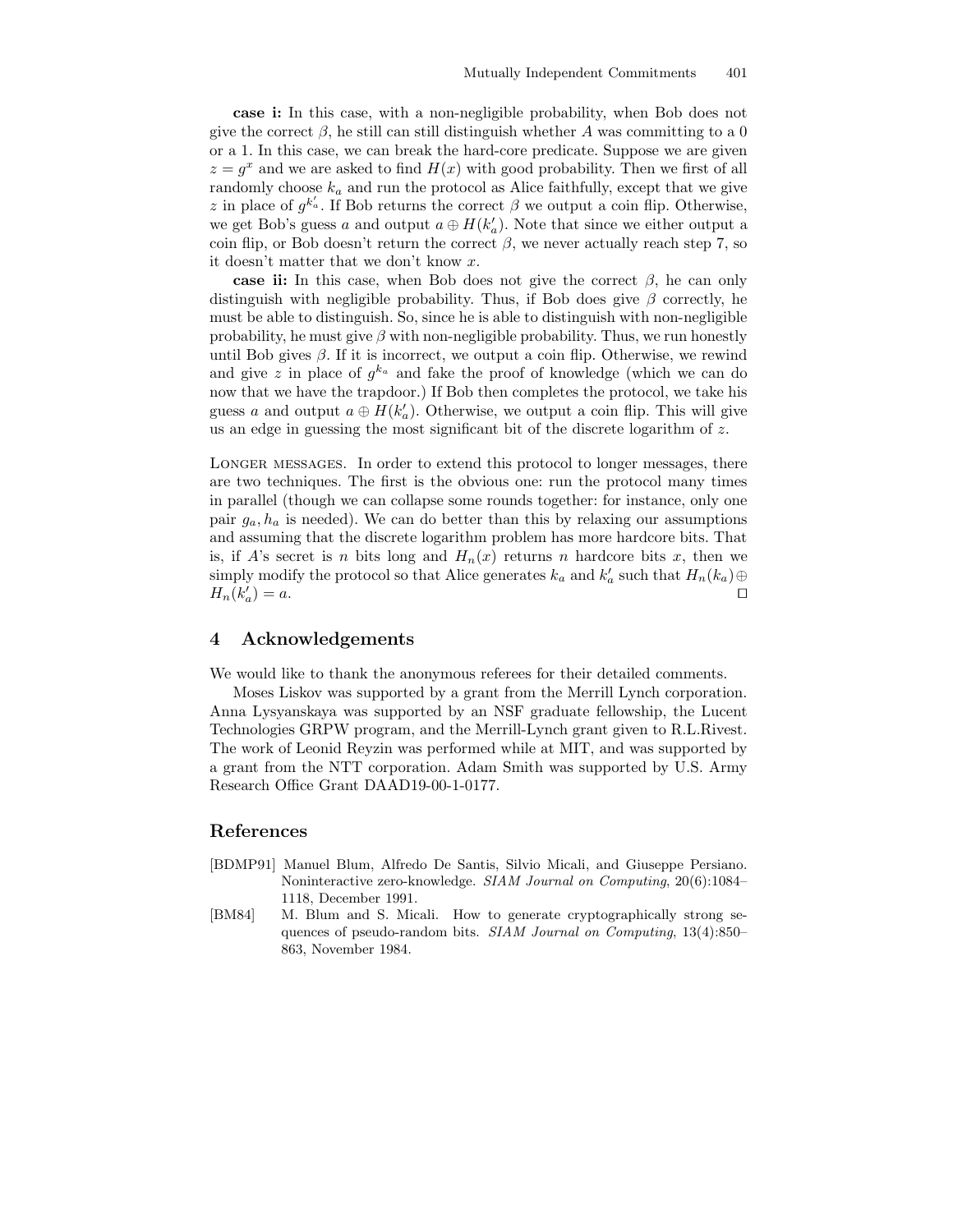402 Liskov et al.

- [BMM99] A. Beimel, T. Malkin, and S. Micali. The all-or-nothing nature of two-party secure computation. In Michael Wiener, editor, Advances in Cryptology CRYPTO '99, volume 1666 of Lecture Notes in Computer Science, pages 80–97. Springer-Verlag, 15–19 August 1999.
- [CDM00] Ronald Cramer, Ivan Damgård, and Philip MacKenzie. Efficient zeroknowledge proofs of knowledge without intractability assumptions. In Public Key Cryptography (PKC 2000), pages 354–372. Springer-Verlag, 2000.
- [CF01] R. Canetti and M. Fischlin. Universally composable commitments. In Joe Kilian, editor, Advances in Cryptology—CRYPTO 2001, Lecture Notes in Computer Science. Springer-Verlag, 19–23 August 2001.
- [CGMA85] B. Chor, S. Goldwasser, S. Micali, and B. Awerbuch. Verifiable secret sharing and achieving simultaneity in the presence of faults. In 26th IEEE Symposium on Foundations of Computer Science, pages 383–395, 1985.
- [CR87] Benny Chor and Michael Rabin. Achieving independence in logarithmic number of rounds. In Principles of Distributed Computing (PODC 87), pages 260–268. ACM, 1987.
- [CS98] R. Cramer and V. Shoup. A practical public key cryptosystem provably secure against chosen ciphertext attack. In Hugo Krawczyk, editor, Advances in Cryptology—CRYPTO '98, volume 1462 of Lecture Notes in Computer Science. Springer-Verlag, 23–27 August 1998.
- [DDN00] D. Dolev, C. Dwork, and M. Naor. Nonmalleable cryptography. SIAM, 30:391–437, 2000.
- [DDP00] Alfredo De Santis, Giovanni Di Crescenzo, and Giuseppe Persiano. Necessary and sufficient assumptions for non-interactive zero-knowledge proofs of knowledge for all np relations. In U. Montanari, J. D. P. Rolim, and E. Welzl, editors, Automata Languages and Programming: 27th International Colloquim (ICALP 2000), volume 1853 of Lecture Notes in Computer Science, pages 451–462. Springer-Verlag, July 9–15 2000.
- [DIO98] G. Di Crescenzo, Y. Ishai, and R. Ostrovsky. Non-interactive and nonmalleable commitment. In Proceedings of the Thirtieth Annual ACM Symposium on Theory of Computing, Dallas, Texas, 23–26 May 1998.
- [DKOS01] G. Di Crescenzo, J. Katz, R. Ostrovsky, and A. Smith. Efficient and noninteractive non-malleable commitment. In Birgit Pfitzmann, editor, Advances in Cryptology—EUROCRYPT 2001, volume 2045 of Lecture Notes in Computer Science, pages 40–59. Springer-Verlag, 6–10 May 2001.
- [DP92] Alfredo De Santis and Giuseppe Persiano. Zero-knowledge proofs of knowledge without interaction. In 33rd Annual Symposium on Foundations of Computer Science, pages 427–436, Pittsburgh, Pennsylvania, 24–27 October 1992. IEEE.
- [FF00] M. Fischlin and R. Fischlin. Efficient non-malleable commitment schemes. In Mihir Bellare, editor, Advances in Cryptology—CRYPTO 2000, volume 1880 of Lecture Notes in Computer Science. Springer-Verlag, 20–24 August 2000.
- [FFS88] Uriel Feige, Amos Fiat, and Adi Shamir. Zero-knowledge proofs of identity. Journal of Cryptology, 1(2):77–94, 1988.
- [FS89] Uriel Feige and Adi Shamir. Zero knowledge proofs of knowledge in two rounds. In G. Brassard, editor, Advances in Cryptology—CRYPTO '89, volume 435 of Lecture Notes in Computer Science, pages 526–545. Springer-Verlag, 1990, 20–24 August 1989.
- [Gen95] Rosario Gennaro. Achieving independence efficiently and securely. In Principles of Distributed Computing (PODC 95), pages 130–136. ACM, 1995.